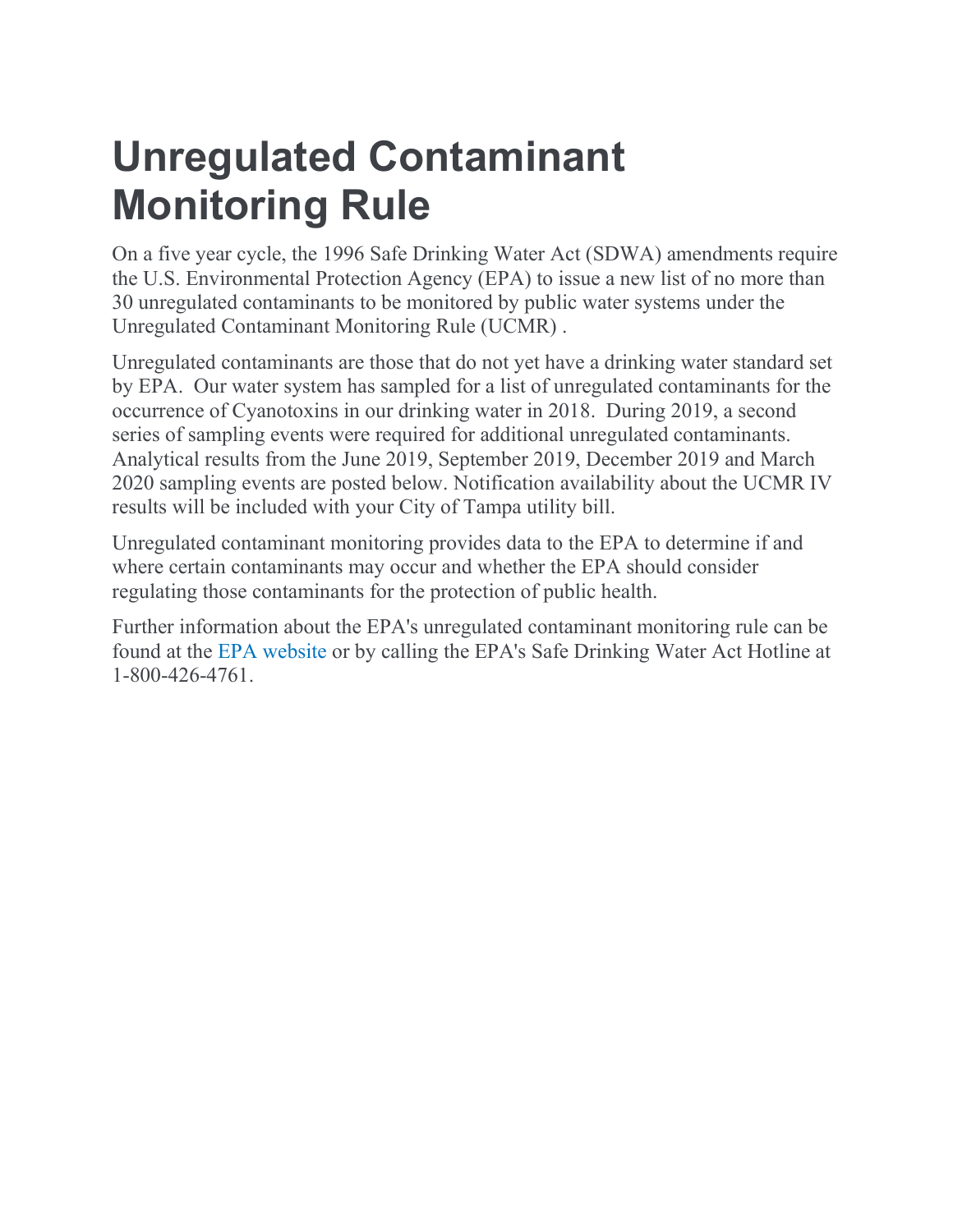## *Locations: David L. Tippin and Morris Bridge Water Treatment Facilities: Entry Points to the Distribution System*

| <b>Contaminant and Unit</b>                              | <b>Dates of Sampling (mo/yr) Levels</b>                                             |           | <b>Likely Source of Contamination</b>                                                                                                                                                                                                                      |
|----------------------------------------------------------|-------------------------------------------------------------------------------------|-----------|------------------------------------------------------------------------------------------------------------------------------------------------------------------------------------------------------------------------------------------------------------|
| of Measurement                                           |                                                                                     | Detected* |                                                                                                                                                                                                                                                            |
|                                                          |                                                                                     |           |                                                                                                                                                                                                                                                            |
| Germanium (ug/L)                                         | June-19, September-19, December-19,<br>March-20                                     | <b>ND</b> | It is a naturally-occurring element; commercially available in combination with<br>other elements and minerals; a byproduct of zinc ore processing; used in<br>infrared optics, fiber-optic systems, electronics and solar applications                    |
| Manganese (ug/L)                                         | June-19, September-19, December-19,<br>March-20                                     | ND-1.10   | It is a naturally-occurring element; commercially available in combination with<br>other elements and minerals; used in steel production, fertilizer, batteries and<br>fireworks; drinking water and wastewater treatment chemical; essential<br>nutrient. |
| alpha-Hexachlorocyclohexane<br>(ug/L)                    | June-19, September-19, December-19,<br>March-20                                     | <b>ND</b> | It is a component of benzene hexachloride (BHC) and was formerly used as an<br>insecticide.                                                                                                                                                                |
| Chlorpyrifos (ug/L)                                      | June-19, September-19, December-19,<br>March-20                                     | <b>ND</b> | It is an Organophosphate; used as an insecticide, acaricide and miticide                                                                                                                                                                                   |
| Dimethipin (ug/L)                                        | June-19, September-19, December-19,<br>March-20                                     | ND        | It is used as an herbicide and plant growth regulator.                                                                                                                                                                                                     |
| Ethoprop (ug/L)                                          | June-19, September-19, December-19,<br>March-20                                     | ND        | It is used as an insecticide.                                                                                                                                                                                                                              |
| Oxyfluorfen (ug/L)                                       | June-19, September-19, December-19,<br>March-20                                     | ND        | It is used as an herbicide.                                                                                                                                                                                                                                |
| Profenofos (ug/L)                                        | June-19, September-19, December-19,<br>March-20                                     | ND        | It is used as an insecticide and an acaricide                                                                                                                                                                                                              |
| Tebuconazole (ug/L)                                      | June-19, September-19, December-19,<br>March-20                                     | ND        | It is used as a fungicide.                                                                                                                                                                                                                                 |
| Permethrin (ug/L)                                        | June-19, September-19, December-19,<br>March-20                                     | ND        | It is used as an insecticide.                                                                                                                                                                                                                              |
| Tribufos (ug/L)                                          | June-19, September-19, December-19,<br>March-20                                     | ND        | It is used as an insecticide and used as a cotton defoliant.                                                                                                                                                                                               |
|                                                          | Butylated hydroxyanisole (ug/L) June-19, September-19, December-19,<br>March-20     | ND        | It is used as a food additive (antioxidant).                                                                                                                                                                                                               |
| o-Toluidine (ug/L)                                       | June-19, September-19, December-19,<br>March-20                                     | ND        | It is used in the production of dyes, rubber, pharmaceuticals and pesticides.                                                                                                                                                                              |
| Quinoline (ug/L)                                         | June-19, September-19, December-19,<br>March-20                                     | ND        | It is used as a pharmaceutical (anti-malarial) and flavoring agent; produced as a<br>chemical intermediate; component of coal.                                                                                                                             |
| 1-Butanol (ug/L)                                         | June-19, September-19, December-19,<br>March-20                                     | ND        | It is a solvent and used in production of other chemicals. compounds. It is<br>present in a number of commercial products such as perfumes.                                                                                                                |
| 2-Methoxyethanol (ug/L)                                  | June-19, September-19, December-19,<br>March-20                                     | ND        | It is used in a number of consumer products, such as synthetic cosmetics,<br>perfumes, fragrances, hair preparations, and skin lotions.                                                                                                                    |
| 2-Propen-1-ol (ug/L)                                     | June-19, September-19, December-19,<br>March-20                                     | <b>ND</b> | It is used in the production of other substances, and in the manufacture of<br>flavorings and perfumes.                                                                                                                                                    |
| $ug/L = micrograms$ per liter<br><b>ND: Not detected</b> | and Morris Bridge Treatment Facility at the entry point to the distribution system. |           | *Levels Detected: The levels detected reflect analytical results covering four combined quarterly sampling events for DLT Water Treatment Facility                                                                                                         |

 $\mathbf{I}$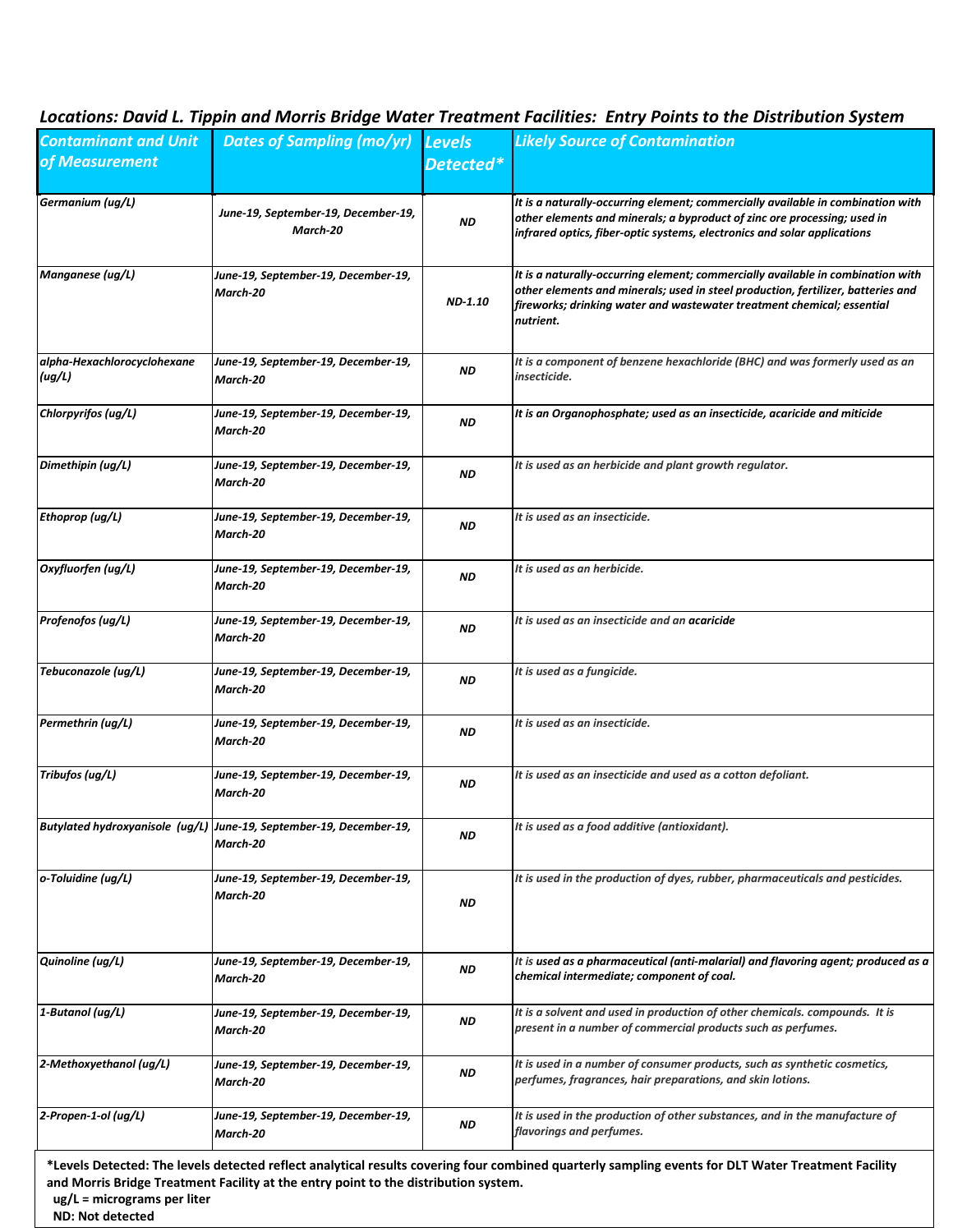## *Location: City of Tampa Water Distribution System*

| <b>Contaminant and Unit of</b>         | <b>Dates of</b>                                     | <b>Levels</b>  | <b>Likely Source of Contamination</b>            |
|----------------------------------------|-----------------------------------------------------|----------------|--------------------------------------------------|
| Measurement                            | Sampling (mo/yr) Detected*                          |                |                                                  |
| <b>Bromochloroacetic acid (ug/L)</b>   | June-19, September-<br>19, December-19,<br>March-20 | $1.51 - 5.49$  | By-product of drinking water disinfection.       |
| <b>Bromodichloroacetic acid (ug/L)</b> | June-19, September-<br>19, December-19,<br>March-20 | ND - 2.19      | By-product of drinking water disinfection        |
| Chlorodibromoacetic acid (ug/L)        | June-19, September-<br>19, December-19,<br>March-20 | ND - 3.36      | By-product of drinking water disinfection        |
| Dibromoacetic acid (ug/L)              | June-19, September-<br>19, December-19,<br>March-20 | ND - 2.30      | By-product of drinking water disinfection        |
| Dichloroacetic acid (ug/L)             | June-19, September-<br>19, December-19,<br>March-20 | $1.77 - 16.0$  | <b>By-product of drinking water disinfection</b> |
| Monobromoacetic acid (ug/L)            | June-19, September-<br>19, December-19,<br>March-20 | ND - 0.407     | By-product of drinking water disinfection        |
| Monochloroacetic acid (ug/L)           | June-19, September-<br>19, December-19,<br>March-20 | $ND - 2.26$    | By-product of drinking water disinfection        |
| Tribromoacetic acid (ug/L)             | June-19, September-<br>19, December-19,<br>March-20 | ND - 3.04      | By-product of drinking water disinfection        |
| Trichloroacetic acid (ug/L)            | June-19, September-<br>19, December-19,<br>March-20 | $0.648 - 9.25$ | By-product of drinking water disinfection        |

**\*Levels Detected: The levels detected reflect analytical results covering four combined quarterly sampling events for 12 locations located in the City of Tampa's water distribution system.** 

 **ug/L = micrograms per liter**

 **ND: Not detected**